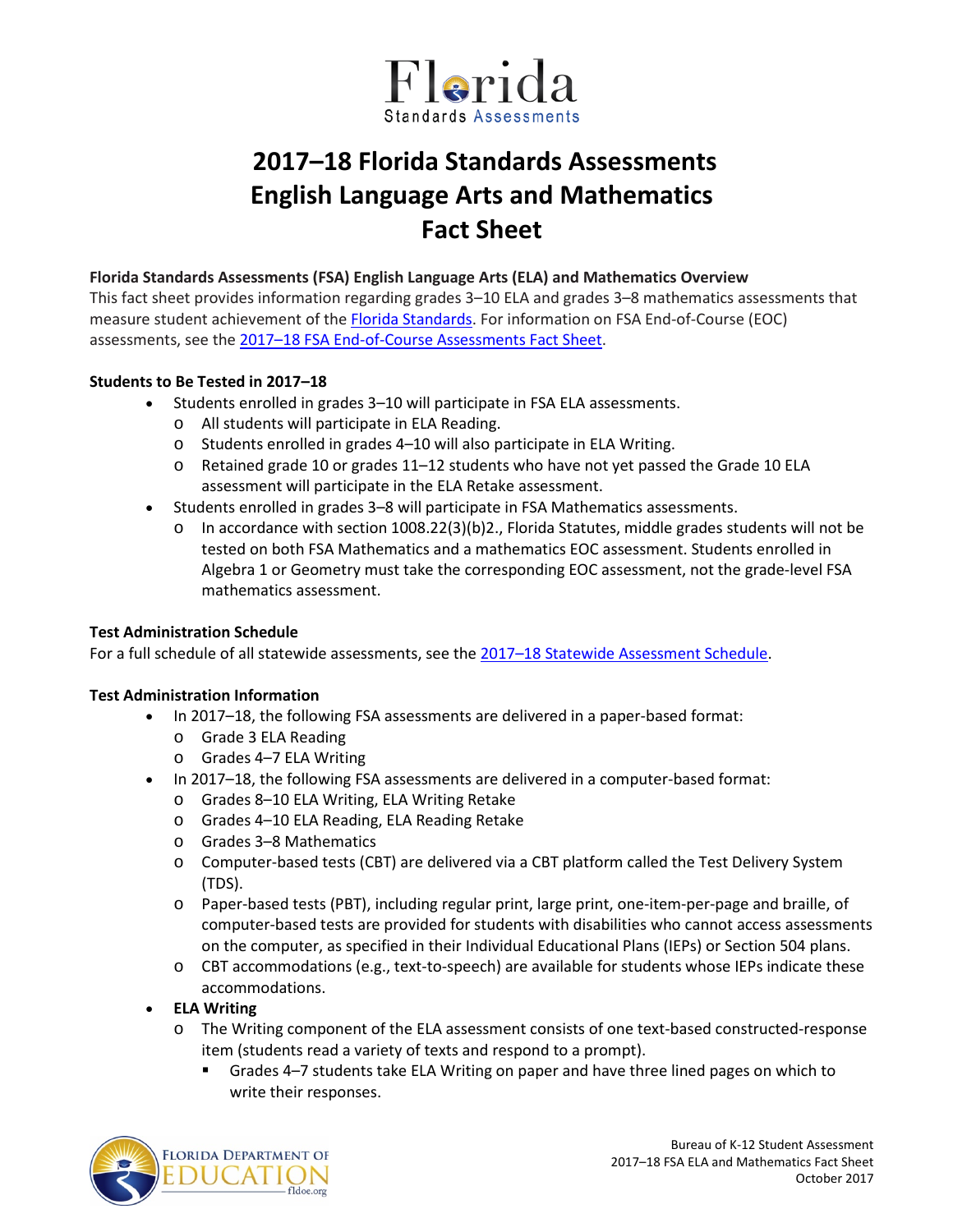- Grades 8–10/Retake students take ELA Writing on computer and type their responses in a text box within the student interface (TDS).
- o Grades 4–10 ELA Writing tests are administered in one 120-minute session.

2

- o The ELA Writing Retake is one 120-minute session, but students may use up to half the length of a typical school day to complete the test.
- o All students (PBT and CBT) are provided with a planning sheet to plan their writing. A sample of the Writing Planning Sheet is available on th[e FSA Portal](http://fsassessments.org/).
- **ELA Reading and Mathematics** 
	- o ELA Reading and Mathematics assessments contain 56–66 items.
	- o More information, including the number-of-items range for each assessment, can be found in the test design summaries located on the [FSA Portal.](http://fsassessments.org/)
	- o FSA ELA and Mathematics sessions are administered over two days. Test session lengths are as follows:
		- **ELA Reading** 
			- Grades 3–5: Two 80-minute sessions
			- □ Grades 6–8: Two 85-minute sessions
			- □ Grades 9–10: Two 90-minute sessions
			- The ELA Reading Retake is administered in two 90-minute sessions, but students may use up to half the length of a typical school day to complete each session.
		- ELA Mathematics
			- Grades 3–5: Two 80-minute sessions
			- Grades 6–8: Three 60-minute sessions\*
			- \* Schools are required to administer Session 1 on day one and Sessions 2 and 3 on day two.
	- o Students are provided CBT Work Folders for each mathematics session. A sample of the work folder is available on th[e FSA Portal.](http://fsassessments.org/)
	- o Students are provided CBT Worksheets for each reading session. A sample of the worksheet is available on the [FSA Portal.](http://fsassessments.org/)
	- o For ELA Reading tests, students will respond to some items associated with audio passages, with the exception of Grade 3 Reading. Students must have headphones or earbuds to access the passages. For information about the types of accommodations available for ELA Reading audio passages for students with the appropriate IEP or Section 504 plan, see the Accommodations Guide on the [FSA Portal.](http://www.fsassessments.org/students-and-families/)
	- o Scientific calculators are provided as part of the CBT platform for **Sessions 2 and 3 only** of grades 7 and 8 FSA Mathematics. The calculator is available for practice on th[e FSA Portal.](http://www.fsassessments.org/) In addition, reference sheets are provided for some mathematics assessments. Please see the *[Calculator and Reference Sheet Policies for Florida Standards Assessments \(FSA\) Mathematics](http://www.fsassessments.org/wp-content/uploads/2014/06/FSA-Calculator-and-Reference-Sheet-Policy-Updated-07062016.pdf)  [Assessments](http://www.fsassessments.org/wp-content/uploads/2014/06/FSA-Calculator-and-Reference-Sheet-Policy-Updated-07062016.pdf)* for more information. Calculators are not permitted for Grades 3–6 Mathematics.

## **Practice Tests**

- Computer-based and paper-based **practice tests** as well as paper-based **test item practice** handouts for each assessment are available on the [FSA Portal.](http://fsassessments.org/) Practice tests allow teachers, parents/guardians and students to become familiar with the system, functionality, tools and item types that will be encountered on the FSA. For resources to help students better understand the Florida Standards to which the assessments are aligned, please visit [CPALMS.](http://www.floridastandards.org/)
- Students are required to participate in a practice test session at their school prior to testing.
- Districts may order paper-based large print or braille practice materials for students participating with these accommodations.

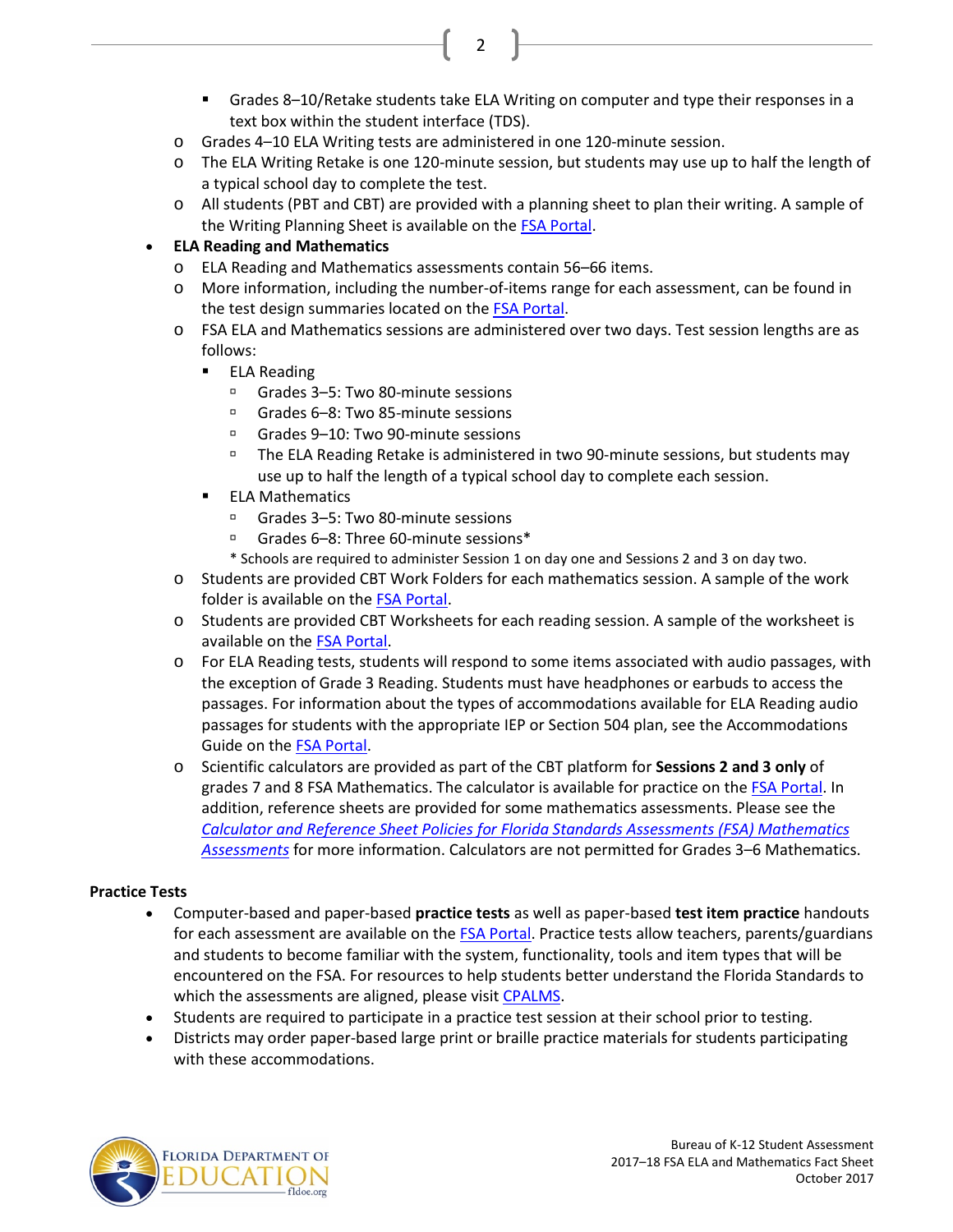## **Achievement Levels and FSA Scale Scores**

Student performance on Florida's statewide assessments is categorized into five achievement levels. Table 1 provides information regarding student performance at each achievement level; this information is provided on student reports so that students, parents and educators may interpret student results in a meaningful way.

3

### **Table 1. Achievement Levels**

| Level 1                                                                              | Level 2                                                                                   | Level 3                                                               | Level 4                                             | Level 5                                                    |
|--------------------------------------------------------------------------------------|-------------------------------------------------------------------------------------------|-----------------------------------------------------------------------|-----------------------------------------------------|------------------------------------------------------------|
| Inadequate:<br>Highly likely to<br>need substantial<br>support for the<br>next grade | <b>Below Satisfactory:</b><br>Likely to need<br>substantial support<br>for the next grade | Satisfactory:<br>May need<br>additional support<br>for the next grade | Proficient:<br>Likely to excel in<br>the next grade | Mastery:<br>Highly likely to<br>excel in the next<br>grade |

Achievement Level Descriptions (ALDs) further specify what students should know and be able to do in each grade level and subject as indicated in the Florida Standards. The FSA ALDs are available on the [FSA Portal.](http://www.fsassessments.org/)

Achievement level cut scores for FSA assessments were adopted in [State Board of Education Rule 6A-1.09422,](https://www.flrules.org/gateway/ruleNo.asp?id=6A-1.094222) Florida Administrative Code, in January 2016. The lowest score in Level 3 is the passing score for each grade level and subject. The table on the following page shows the score ranges for each achievement level on the FSA score scale. For grades 4–10 ELA, a combined score is reported that includes student performance on both the Writing and Reading components.

| Assessment                                                                                                            |                               | Level 1     | Level 2     | Level 3     | Level 4     | Level 5     |
|-----------------------------------------------------------------------------------------------------------------------|-------------------------------|-------------|-------------|-------------|-------------|-------------|
| <b>English</b><br><b>Language Arts</b><br><b>Scale Scores</b><br>(240-412) for<br>Each<br><b>Achievement</b><br>Level | Grade 3 ELA                   | 240-284     | 285-299     | 300-314     | 315-329     | 330-360     |
|                                                                                                                       | Grade 4 ELA                   | $251 - 296$ | $297 - 310$ | $311 - 324$ | 325-339     | 340-372     |
|                                                                                                                       | Grade 5 ELA                   | $257 - 303$ | $304 - 320$ | $321 - 335$ | 336-351     | $352 - 385$ |
|                                                                                                                       | Grade 6 ELA                   | $259 - 308$ | 309-325     | 326-338     | 339-355     | 356-391     |
|                                                                                                                       | Grade 7 ELA                   | $267 - 317$ | 318-332     | 333-345     | 346-359     | 360-397     |
|                                                                                                                       | Grade 8 ELA                   | $274 - 321$ | $322 - 336$ | $337 - 351$ | $352 - 365$ | 366-403     |
|                                                                                                                       | Grade 9 ELA                   | 276-327     | 328-342     | $343 - 354$ | 355-369     | 370-407     |
|                                                                                                                       | Grade 10 ELA                  | 284-333     | 334-349     | 350-361     | $362 - 377$ | 378-412     |
| <b>Mathematics</b><br><b>Scale Scores</b><br>(240-393) for<br>Each<br><b>Achievement</b><br>Level                     | Grade 3<br><b>Mathematics</b> | 240-284     | 285-296     | $297 - 310$ | $311 - 326$ | 327-360     |
|                                                                                                                       | Grade 4<br><b>Mathematics</b> | $251 - 298$ | 299-309     | 310-324     | 325-339     | 340-376     |
|                                                                                                                       | Grade 5<br><b>Mathematics</b> | 256-305     | 306-319     | 320-333     | 334-349     | 350-388     |
|                                                                                                                       | Grade 6<br><b>Mathematics</b> | 260-309     | 310-324     | $325 - 338$ | 339 - 355   | 356-390     |
|                                                                                                                       | Grade 7<br><b>Mathematics</b> | 269-315     | 316-329     | 330-345     | 346-359     | 360-391     |
|                                                                                                                       | Grade 8<br><b>Mathematics</b> | $273 - 321$ | $322 - 336$ | $337 - 352$ | $353 - 364$ | $365 - 393$ |

## **Table 2. FSA Scale Scores for Each Achievement Level**